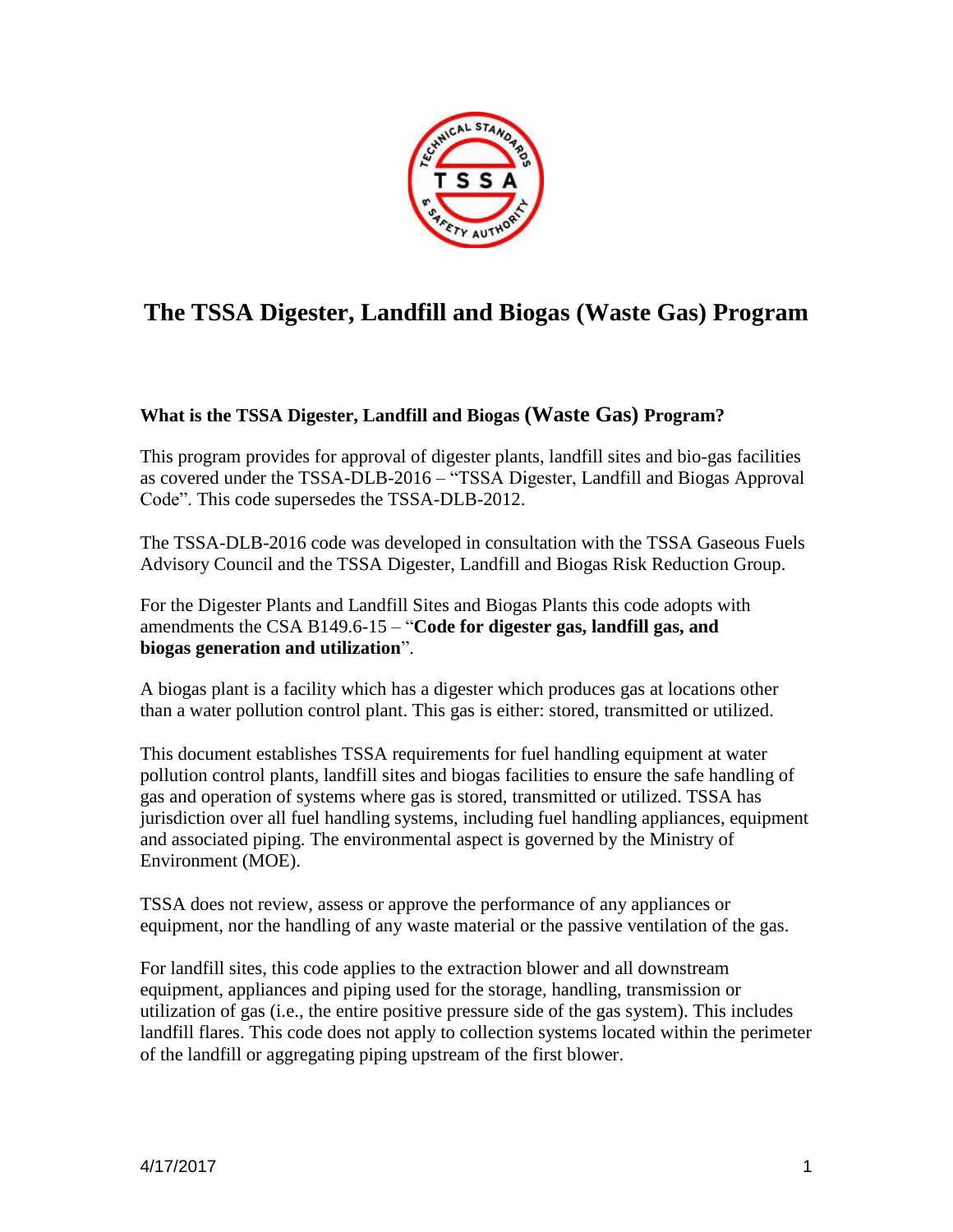# **Why do I Need a TSSA Digester, Landfill and Biogas Approval?**

TSSA approval is required for new facilities or at existing facilities that have been modified, upgraded or expanded (For digester tank, if it is cleaned and/or repaired). This requirement has been in place since 2007 for digester plants and landfill sites and has been in place since December 2012 for biogas facilities.

Systems installed prior to the effective date that have not been modified, upgraded or expanded do not require TSSA approval.

# **When do I Need to Contact TSSA for Approval?**

TSSA needs to be contacted and an application form filled out when a new facility has been built or an existing facility has been: modified, upgraded or expanded. When a digester tank has been cleaned out a pressure test needs to be conducted per the B149.6 code. This testing needs to be witnessed by TSSA.

The approval under this program includes those related to gaseous fuels. It does not include approval of other codes such as electrical, plumbing or building structure.

# **How do I get my Digester Plant, Landfill Site or Biogas Facility Approved?**

You need to apply for a TSSA approval. There are two phases of this approval, Engineering Review and Site Inspection / Testing. Once the Engineering review is completed, a report (known as a design review report) will be issued. Included in this report is the scope of work and the areas which need to be inspected. Upon a successful inspection(s), a final report will be issued stating compliance. It is strongly advisable to submit your design for review prior to the start of the construction as some inspections are required during the construction phase.

## **What documentation is required along with an Application?**

The Application for Approval of Digester Gas, Biogas and Landfill Gas Installations must be submitted to TSSA along with the required documentation and a deposit fee as identified on the application form.

One set of documentation must be submitted with the application. Documentation must include:

- Completed Application;
- Scope of Work Being Conducted;
- Engineering Drawings;
- List of Fuel Burning Appliances;
- Specifications for Valves, Controls and Components; and
- Bill of Materials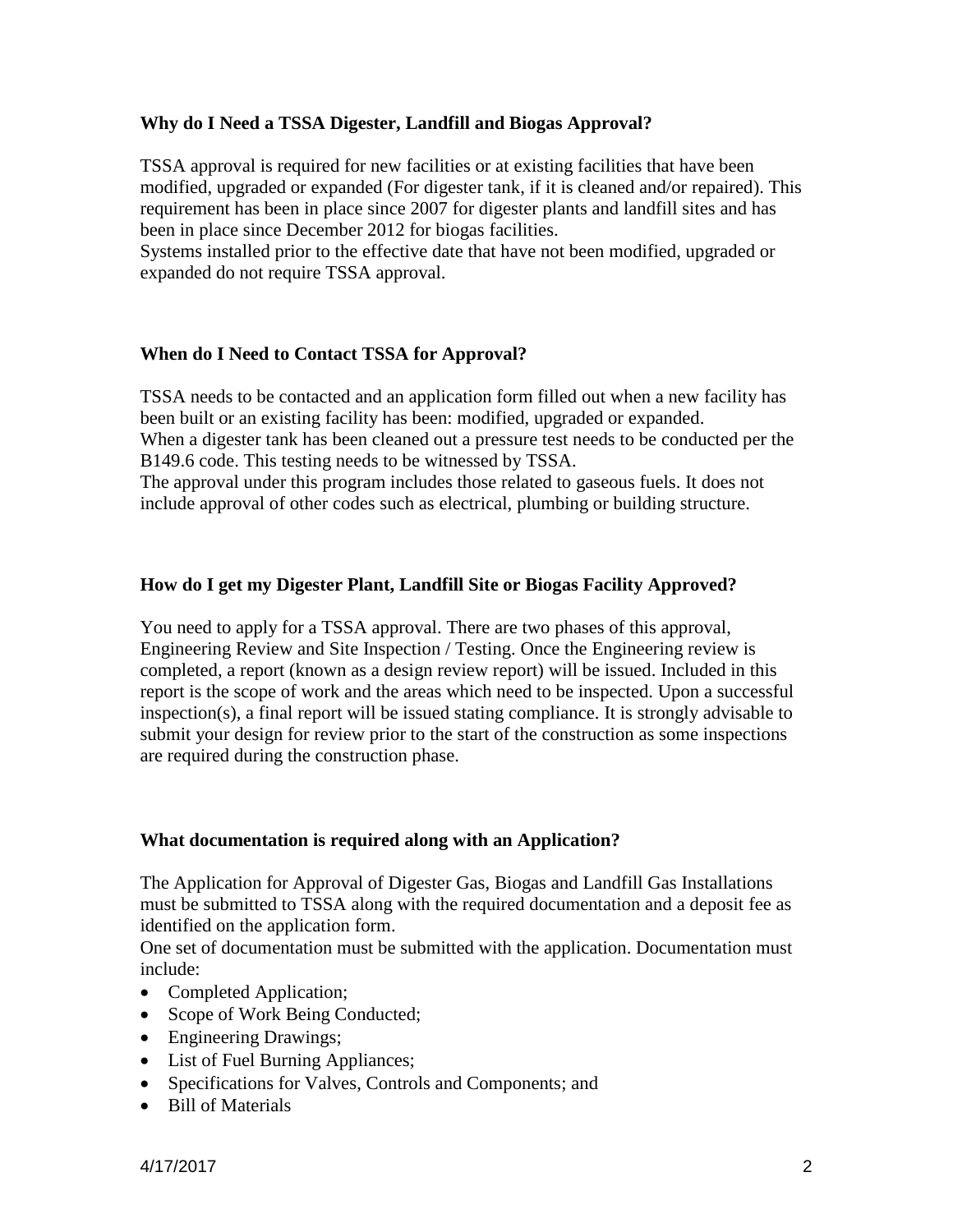Upon receipt of an application and the deposit fee a job will be opened. The submission will be reviewed and if additional information is required, it will be requested from the technical contact as identified on the application form. Upon completion of the engineering review a design review report will be issued. This report will be issued to the owner of the facility, invoicee and the technical contact.

Applications may be submitted electronically to  $\frac{f_{\text{ssubmissions}}}{g_{\text{tssa.org}}}$ 

# **Fuel Burning Appliances**

In Ontario, every natural gas, propane, digester gas, landfill gas, biogas or fuel oil fuelled appliance that is offered for sale, sold, rented, bought or installed must be approved.

There are two forms of approval:

- 1. Certified as complying with an approved standard or test report by a testing agency accredited by the Standards Council of Canada (SCC); or
- 2. Field Approved by TSSA

At the time when this document was written there were no certification standards available for appliances to be certified when operated with digester, landfill or biogas. The only option available is a field approval from TSSA. Additional information regarding the field approval program may be obtained by click the following link: [https://www.tssa.org/corplibrary/ArticleFile.asp?Instance=136&ID=F1A74C40562F4639](https://www.tssa.org/corplibrary/ArticleFile.asp?Instance=136&ID=F1A74C40562F4639A9CBB450529AB632) [A9CBB450529AB632](https://www.tssa.org/corplibrary/ArticleFile.asp?Instance=136&ID=F1A74C40562F4639A9CBB450529AB632)

## **Variances**

A variance to any code will be considered. All variance are reviewed by a member of the TSSA engineering department before being presented to the variance committee. Before they are presented there are two fundamental questions asked for each variance:

- 1. Why can't you meet the code requirements, and
- 2. What is the equivalent safety?

An application for a variance can be located by clicking the following link: [https://www.tssa.org/CorpLibrary/ArticleFile.asp?Instance=136&ID=7925CAF2DCEA4](https://www.tssa.org/CorpLibrary/ArticleFile.asp?Instance=136&ID=7925CAF2DCEA45A4B1756B5C7E7A1C69) [5A4B1756B5C7E7A1C69](https://www.tssa.org/CorpLibrary/ArticleFile.asp?Instance=136&ID=7925CAF2DCEA45A4B1756B5C7E7A1C69)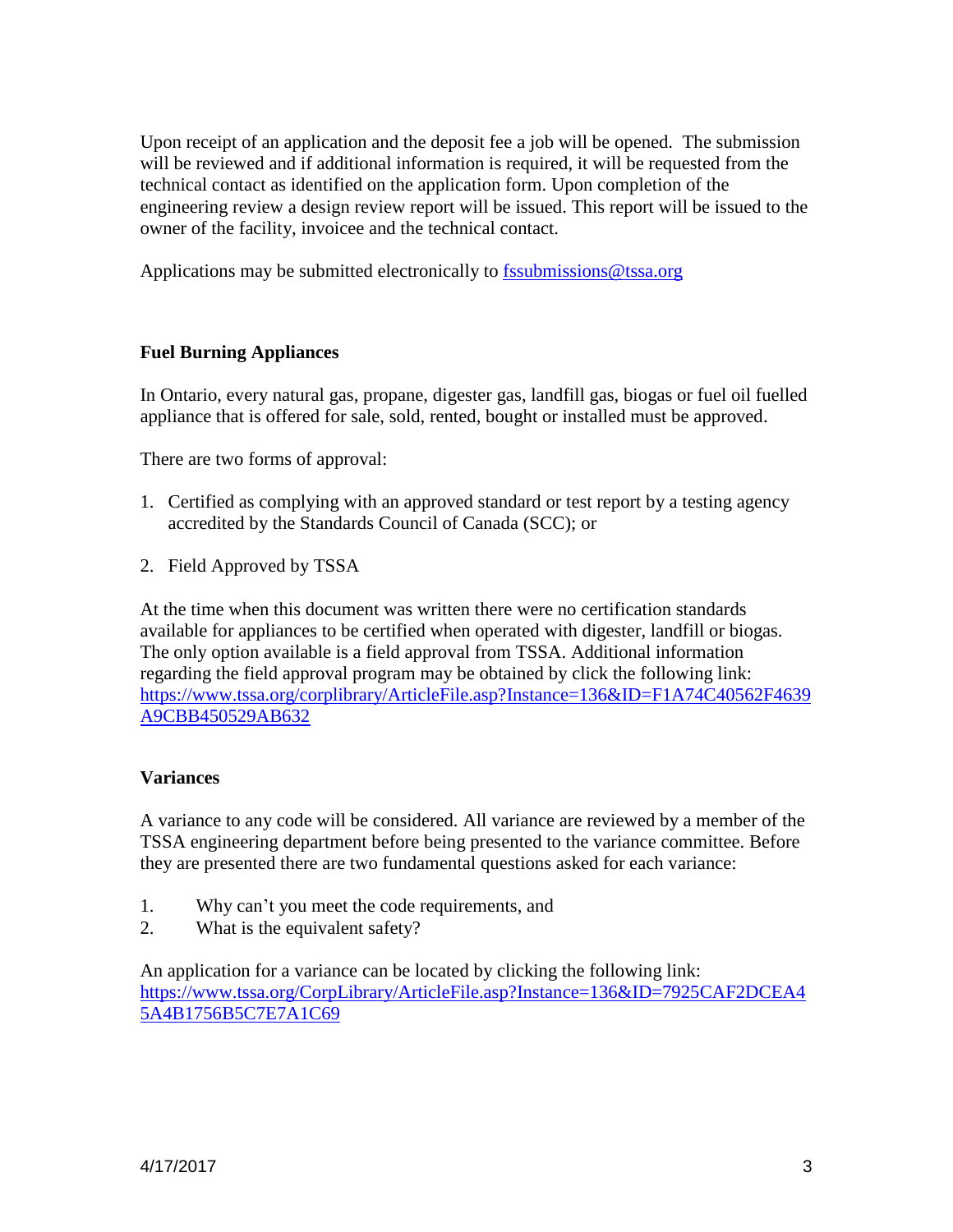# **What's involved in a Site Inspection?**

A site inspection is prompted by one of the following reasons:

- 1. New Work where a new facility has been built, modified, expanded or pressure testing of a digester needs to be conducted. The main purpose of this inspection is to determine compliance with the Design Review Report;
- 2. Facility Audit this is where a TSSA inspector performs an inspection at an existing site. He / she will perform the audit in accordance to the current code. If discrepancies are noted, the owner may be eligible to be grandfathered if they can demonstrate the construction was done in accordance with the code of the day; and
- 3. Reported Incident Upon receiving a report of an incident involving gas, the inspector will perform an inspection to determine the root cause of the incident and site any deficiencies.

For new work projects, the following areas typically require an inspection by TSSA. Depending on the scope of the work, other items may require an inspection.

- a. Pressure testing of the gas pipe(s);
- b. Inspection of underground piping before it is buried;
- c. Pressure testing of the digester roof(s);
- d. Testing of appliance(s) being field approved, per the guidelines specified in the field approval program; and
- e. Final inspection.

## **How much does an Approval Cost?**

The fees under this program are based on an hourly charge as indicated on the application. Charges are calculated in 15-minute increments. The fees include: engineering review, inspection, travel and administration services.

## **How long does the Process Take?**

Upon receipt of the application and required documentation, the process of initial TSSA review requires 20-30 business days. If subsequent review is necessary, additional time is required. Expedited service is available but the fee charged is two times the standard service rate.